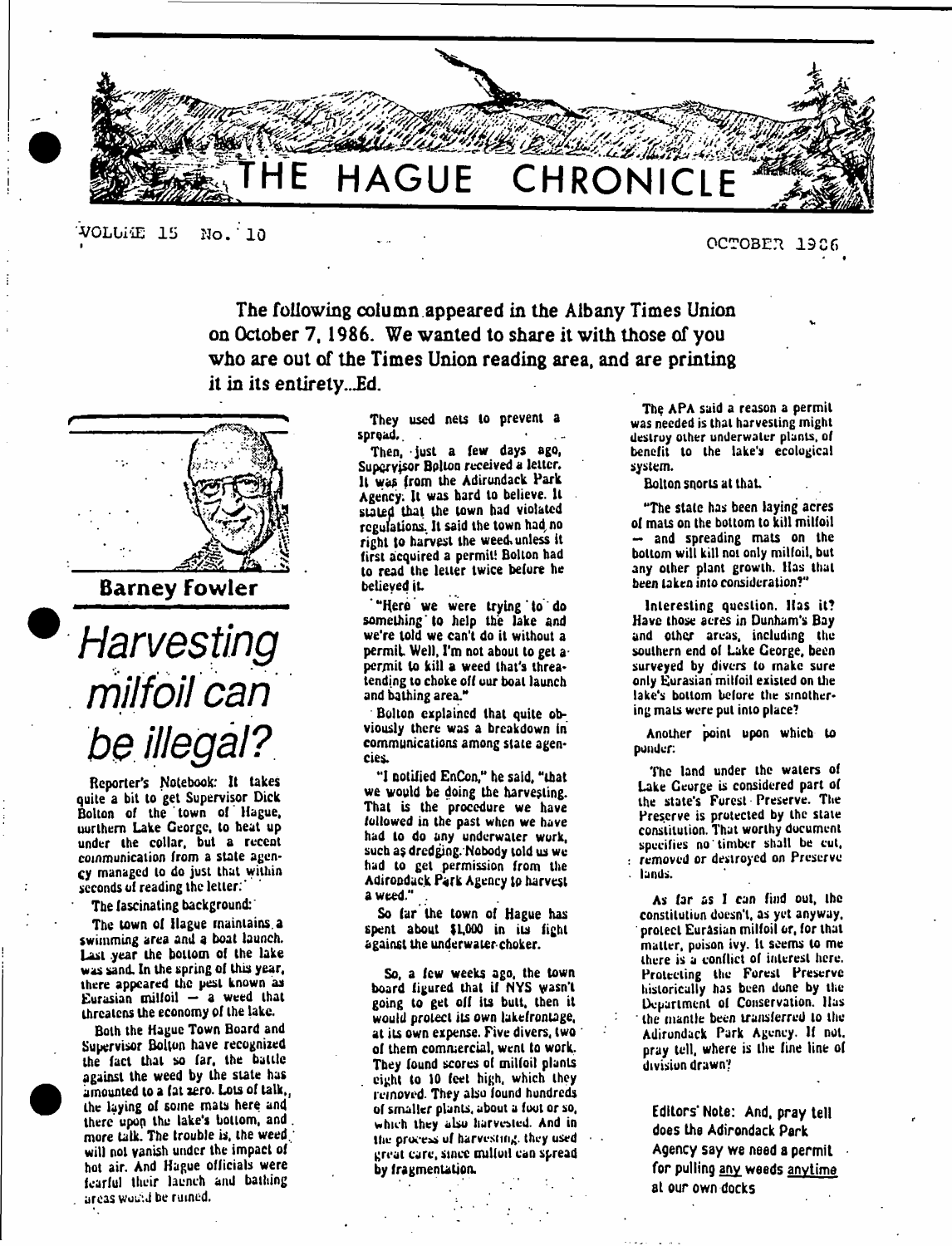# WILLY C'S SEPT/OCT WEATHER NOTES STEAMSHIP SINKS AT HAGUE LAUNCH SITE

Sept. turned out to be e pretty fair month. Rainfall increased after the last issue and topped out at 3.70 inches, 4.6% below Aug. We had ten days vith temperatures in the seventies, tvo in the high seventies, six in the mid range and tvo in the lov seventies. Our high for the month vas 62 degrees F. on the last day vith an 80 degree reading on the 12th. Our coolest day was the 16th vith a lov of 41 degrees and a high of 55 degrees F. Also, on the 16th ve had a piping north, northeast vind that blev In the 25 to 30 MPH range vith a top speed of 35 MPH, the high for the month.

We lost an additional one hour and tventy eight minutes of daylight, 61% of the loss occurring in the evening. Weekends vere a bit better, but usually some rain or clouds on one or both days, but a slight improvement over July and August

The first veekend in October brought us back to our July/August scenario, with rain on Fri, Sat, and Sun. Then on Monday ve had our first trace of snov. At 2:30 PM snov flurries vere reported at our mountain observatory with the temperatures standing at 34 degrees. One hour later traces of melted snov vere felt at lake level vith a temperature of 44 degrees F. Our coldest reading, so far, vas recorded Oct 11 vith 31 degrees at lake level, 20 degrees mountainside. High daytime temps have run from 72 degrees Oct 1 to 43 degrees on the 10th vith five days In the fifties. Columbus Day veekend vas a vinner. Magnificent crystal clear day on Saturday. Sunday had some periods of high clouds, but othervise clear. Temperatures 56 degrees and 60 degrees respectfully. For those vith Monday off ve vere back in our cloudy rainy pattern. Lake temperature Oct. 13 at 8:30 AM vas 57 degrees, air temperature 57 degrees F. Fall color up on the mountains is long gone. Still some nice muted colors nesr the shoreline, vith an occasional vivid hue here and there . Some residents are still enjoying their daily swim in the lake and a water skiier was observed, with vet suit, Oct. 12. Canadian geese hove been seen and heard almost daily on their southern exodus.

The early fall season Is vlndlng dovn. Till

DIED - Bernice I. Denno Anderson, 54. Hague Road, on Oct. 12 in Glens Falls Hospital. She is survived by a brother, Robert C. Penno, Hague.

For the first time in over 100 years (or at least that is vhat ve vere told) a steamship sank in Lake George.

For those of you  $\forall$  ho have not heard of this historic event - a friend of Peter and Judy Foster vho vas visiting them over the holiday veekend launched his small hand-crafted steamship at the boat launch In Hague. Due to some miscalculations, the steamship slipped off its trailer and sank. Fortunately he had strong friends vho vere able to right it and get It back on the trailer.

"ALL'S WELL THAT ENDS WELL"

#### AMERICAN LEGION

Regular meeting of Hague Post 1536 American Legion will be held at the Legion Home on Wed. Nov. 4 at 7:30 PM. Refreshments will be served following the business meeting, to vhich all members and other eligible veterans are urged to attend. A building permit has been Issued, and ve hope to start construction of the small addition to the building in the immediate future.

The Nev York State Dept. Commander, Yance Ketcham of Long Lake, will make his official visitatation to Warren County at a dinner meeting on October 22 to be held at Lake George Post 374. A delegation from Hague Post will attend....BAC

#### LAKE GEORGE WATER

Last month's article that advised boiling or treating vater used for human consumption apparently caused many readers to be concerned. Actually, this is a position that state agencies have taken for many years because of the following:

the sampling program Is not a state of the arts; vater quality conditions can change very rapidly; numerous intestinal upsets may have been caused by drinking untreated vater; this summer vater testing program located 12 shore areas vith fecal coliform count at over 200 per 100 ml; constantly increasing construction vithin the basin adds to pollution potential; conversion from seasonal to year-round use of residences puts a greater strain on existing septic systems; rusted through old metal septic tanks allow sevage to leach into the ground; and an ever increasing year-round DUCK population 8dds excrement to the vater.

To assure that your family is protected - BOIL OR TREAT YOUR WATER...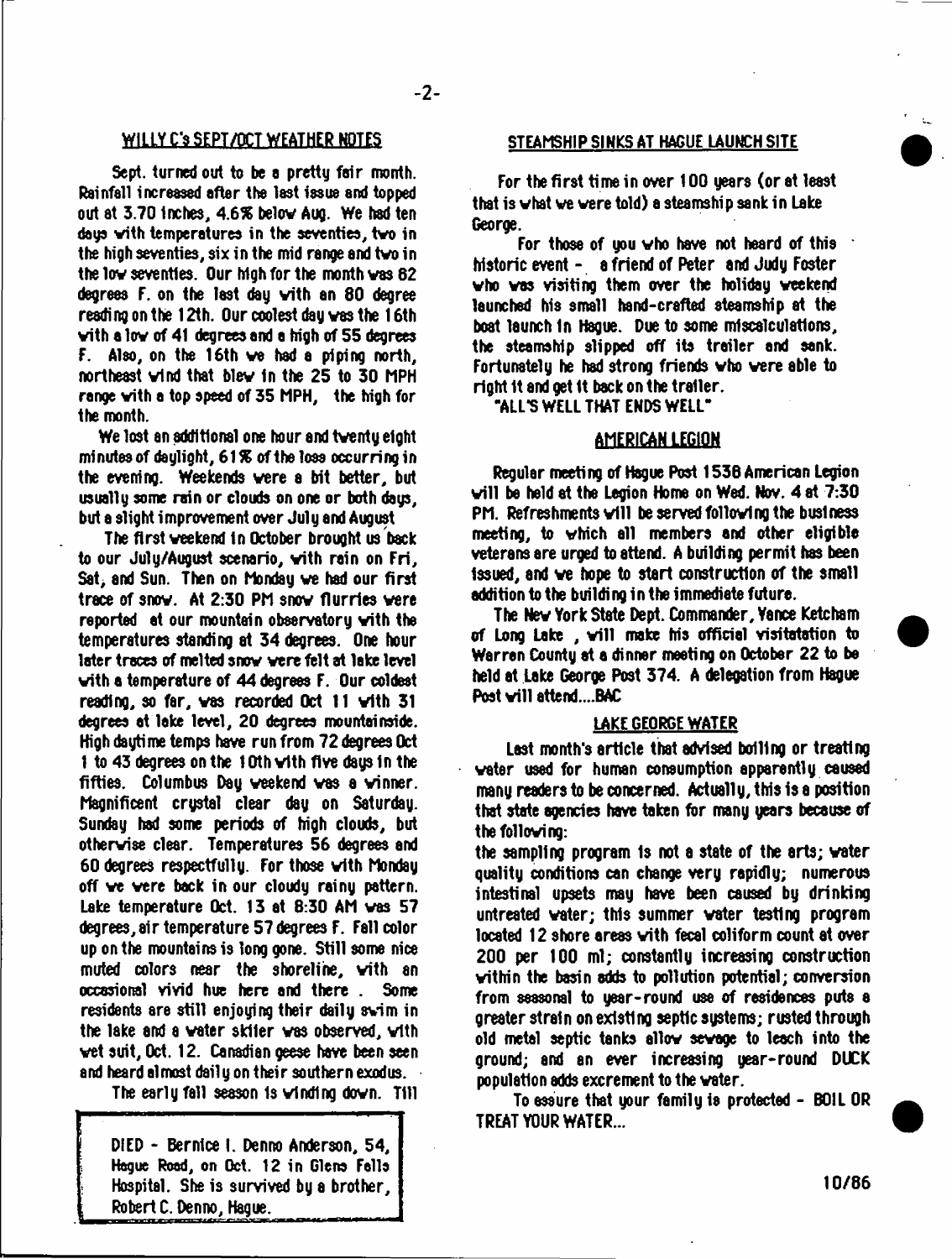#### Z0N1HG BOARD OF APPEALS - 9/25/86

Only one item come before the ZBA at its September 25 meeting. In question vas a structure on the property belonging to Jim Ward of Ward s Merino. After e lengthy discussion of ell the pertinent facts presented to the board, the follovlng resolution vas passed unanimously: "The Zoning Board of Appeals endorsed and supported the actions of the Zoning Administrator set forth in Notice of Violation, April 18, 1986, vhich orders removal of structure for vhich no land use permit has been Issued.\*

A fine of \$50 veekly vas imposed on the above mentioned date.

### PLANNING BOARD - OCTOBER 2. 1986

At 7 PM a public hearing vas held on tvo minor subdivision of three lots ovned by Steve Bevins. The tvo minor subdivision vere approved at the regular meeting vhich folloved at 7:30 PM.

Mr. LaPann reported that as of this date he hss had no response from APA concerning his request for a vetlands map for the Tovn of Hague for use In future determinations In proposed subdivisions or land use applications.

James P. Leach and his broker. Attorney Rolf Ronnlng, appeared before the Board to discuss the feasibility of converting the By-Water property to nine tovn houses and retain the diner, or remove all existing structures and construct ten 3-bedroom tovn houses. Off-site sever disposal vas proposed, thereby reducing the square footsge planned per dvelling unit from 20,000 sq. ft. to 10,000 sq. ft. Questions vere raised concerning vater supply, setback requirements from the brook, determination of location of lake front shore-line and brook shore-line separation, and building requirements in a flood-plain zone.

The Board determined that the "Camp Beacon" property on the east and vest side of Rt. 9N at the foot of Tongue Mt. ovned by Sol Sadovsky and S. Moise, may only be used as a private residence since it has not been in operation as a "camp" during the past 24 months.

A public hearing on the proposed minor-subdivision of property ovned by Pamela A. Peterson, located north of the Hague Hamlet and east and vest of 9N vas scheduled for Nov. 6 at 7

Mr. Foster reported that the Zoning Board of Appeals ruled that Mr. James Ward's structure had been built without a building permit and does not conform to zoning regulations. Therefore the fine of \$50 per week must be paid...AC

## TOWN BOARD - 10/14/86

The meeting opened vith the presentation of a plaque to Harvey Yav, to thank him for his years of service to the town as Town Justice. (1974-1985)

Supervisor Bolton announced that he had received an apology from the APA via a personal representative, for the letter vhich he had received from them. (See page 1 & 5).

A letter from APA counsel received, approving Hague Zoning amendments. The second resolution sent to APA concerning zoning district changes will be discussed at Its Oct. meeting.

A letter vas read from ENCON's Asst. Sanitation Engineer listing the violations at the Hague Sanitary Landfill. Corrective measures will be taken immediately.

A DPW auction will be held on October 28 at the County DPW Shop.

A letter from DPW concerning insurance for ATY trails. The county vas forced to abandon the summer and vinter use of trails for ATY's due to the high cost of liability insurance. Snowmobile trails will be open, hovever.

Proclamation adopted by Warren County supervisors and endorsed by our town board concerning making Oct, Nov, and Dec, donor avareness months.

An enclosure for the vood furnace at the tovn shed is in the process of being built. This ves reguleted by the fire code. A 1,000 gal. fuel oil tank and furnace are being installed at the Sanitary Landfill.

Improvement to the town dock area will begin in the near future. Any suggestions will be gratefully received by Councilman James Braisted.

Dan Belden, Highvay Supervisor reported that the Sabbath Day Point Road vork has been completed under the CHIPS program.

Supervisor Bolton has requested that the state light the cross-country ski trails at Rogers Rock.

The old highway truck will be put out to bid. The nev one-ton truck Is due In this month.

Dan requested that the Battle Hill Road be posted as a seasonal use road only.

10/86

 $-3-$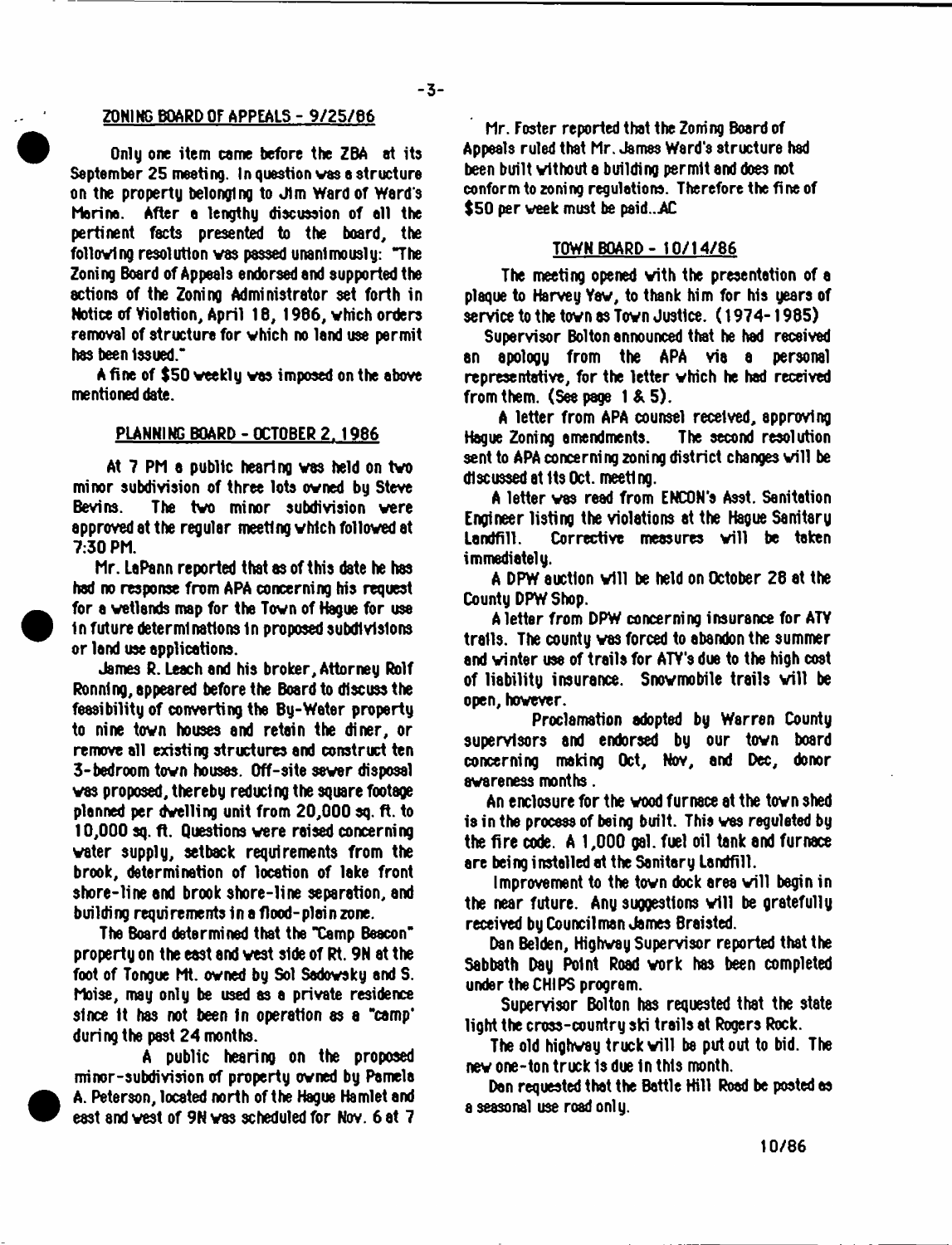# Hague Tovn Board Meeting (Cont.) VOICE OF HELP

The town plans to replace the dead alder tree in front of the Chamber of Commerce building vith a blue spruce tree and will decorate it for the town's Christmas tree.

The Board granted permission for the supervisor to address the Lake George Park Commission to review the request asking for an ordinance for a 5 MPH speed limit In Van Buren Bay.

There vere three applications for the vacancy on the Zoning Board of Appeals. The Board named Richard Felbusch, Lake Shore Terrace, to fill the position.

Supervisor Bolton will request the Ticonderoga School Board to sell all or any part of the property vhich they own in the tovn of Hague. The tovn is particularly Interested In doing something vith the ballfield to make it more usable.

It was announced that the town will not receive any monies from revenue sharing funds. Last year the amount received vas \$27,000.

Resolution passed to transfer funds from one account to another, dih

#### NEED HELP?

Expert iromng or typing done in my home. Call Betty - 543-6102.

#### DRIVERS NEEDED

There Is an urgent need for volunteer drivers to transport senior citizens to doctors' appointments, etc. The county reimburses drivers for their services. If you have any time available for a worthy causa, this is it. Call Diane at the Tovn Hall, 543-6161 to volunteer.

### COLLECTOR'S INQUIRY

Looking for older editions of Little Golden Books, copyright dates 1930's-1970's. Please call K.Santaniello, 543-6441.

#### WINTER CARNIVAL COMMITTEE

The Winter Carnival Committee will meet on Monday, October 20 at 7:00 PM at the Tovn Hall.

#### \*\*\*\*\*\*\*\*\*\*\*\*\*\*\*\*\*\*\*\*\*\*\*\*\*\*

A certain amount of opposition 1s a great help to a men. Kites rise against, not vith the  $wind...$ John Neal

THE VOICE OF HELP is a program sponsored by the Moses Ludington Huspital. Through a telephone hookup, the American Medical Alert Corp in Oceanside, NY 11572 can answer your call for help immediately. Through the magic of computers, all pertinent medical information is fed into the system. For instance: you fall on your head on a<br>concrete slab. Unless you knock yourself Unless you knock yourself completely senseless, all you need to do is press the button vhich you wear around your neck. (You do not need to be vithin reach of the telephone.) Previously you have designated a neighbor or friend to be called In case of an emergency. However, If that person does not answer, tha service immediately calls the Ambulance Service. In any event somebody finds you vithin minutes!

If you are near the call box you can talk to them yourself and explain your problem. In any event, it is a wonderful invention for those of us vho are alone much of the time, and for those of us vho have become such klutzes.

Unfortunately, yours truly didn't have the service when the above accident took place, but she does now! Besides being good for medical help, it also serves a purpose for calling the fire department or police. Call Ellen Ellor at the hospital 585-2831 for more information.

Thank heavens I haven't had to use it, but it certainly gives me a very comfortable feeling to have my little box around my neck....djh

#### **THE YALUE OF A SMILE**

"It costs nothing but creates much.

" It enriches those who receive it without diminishing the wealth of those vho give it.

"It happens in a flash and the memory of it can last a lifetime.

"None are so rich that they can get along vithout it, and none are so poor but are richer for a smile.

"It creates happiness in the home, fosters good will in a business, and is the countersign of frianda.

"It is rest to the veary, daylight to the discouraged, and nature's best antidote for trouble.

"Yet it cannot be bought, begged, borrowed or stolen, for it is of no earthly good to anybody until it is given avay.

"And If It ever happens that some person should be too tired to give you a smile, why not leave one of your own?

"For nobody needs a smile so much, as one vho here no no to give..."<br>  $\frac{1}{2}$  to  $\frac{1}{2}$  to  $\frac{1}{2}$  to  $\frac{1}{2}$  to  $\frac{1}{2}$  to  $\frac{1}{2}$  to  $\frac{1}{2}$  to  $\frac{1}{2}$  to  $\frac{1}{2}$  to  $\frac{1}{2}$  to  $\frac{1}{2}$  to  $\frac{1}{2}$  to  $\frac{1}{2}$  to  $\frac{1}{2}$  to  $\frac{1}{2}$  to  $\$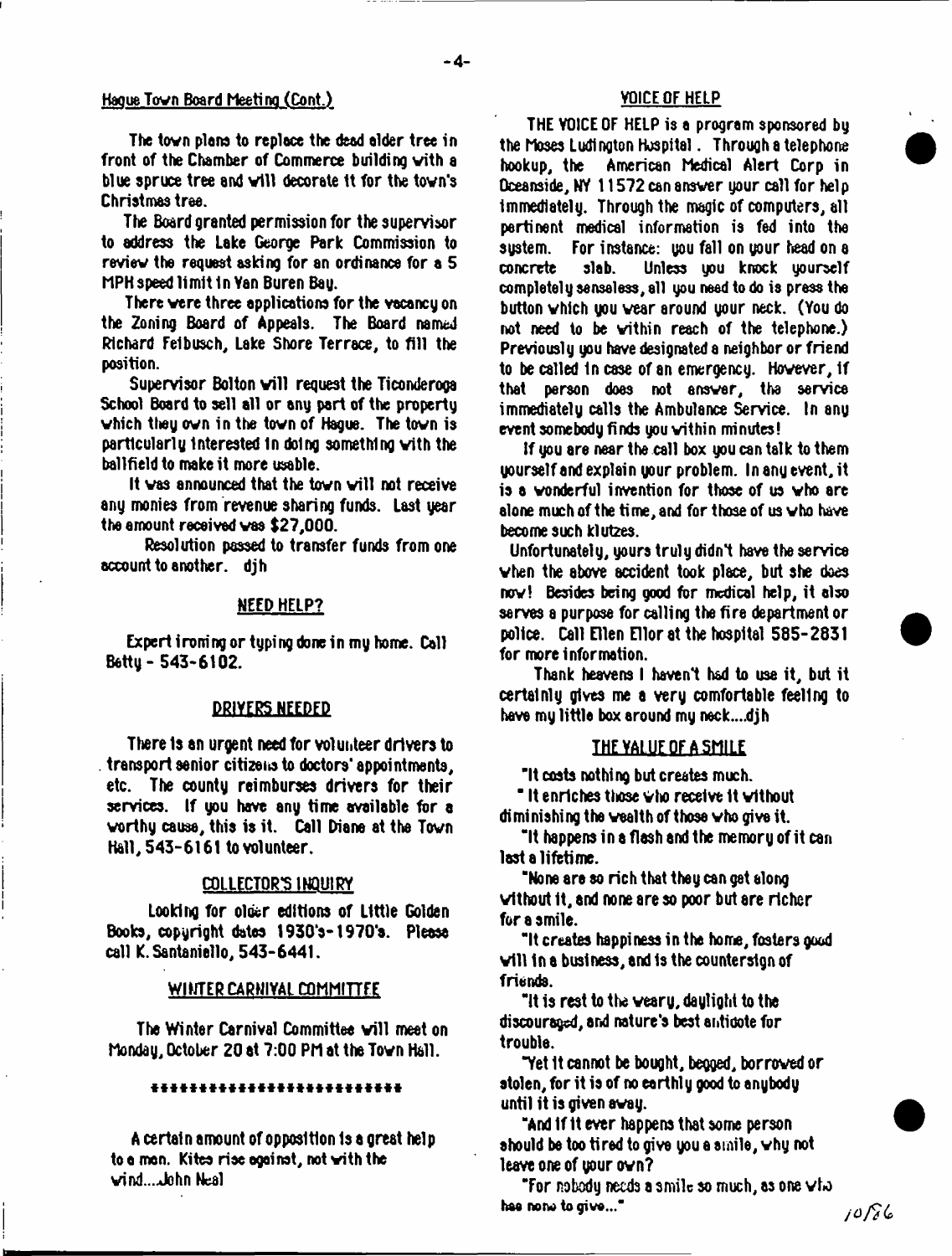# **HAGUE YOLUNTEER FIRE DEPARTMENT HAGUE TOWN COURT**

In the month of September the Hague Volunteer Fire Department Ambulance Corps made nine runs totaling 405 miles, requiring 51 man hours. We thank these volunteers for their time, commitment and responsibility to our community. Fortunately there vere no fire calls during the month, other then a mutual aid vith Ticonderoga.

The HYF vould like to make an appeal to the residents of Hague to consider the possibility of joining our Department. We realize that many people are very busy and further time commitments are difficult. Hovever, the more volunteers there are, the less time individuals need to commit, as the time can be spread out among more people. We also feel that a commmitment to our community is important and can be a revarding experience.

The Ambulance Corps has a greater need for personnel as they are-usually the most active of our services. Hovever, Emergency Squad vork is only a portion of the responsibility that falls upon the HVFD. Fire Service, fire police, equipment maintenance, building maintenance , fund raising, etc. all require effort by our volunteers. If any Hague resident, full or part time, has a skill or interest in any pertinent aspect of tha HVFD, please help us serve our community. For Information on hovyoucan become a pert of this vital organization, please call John Breitenbach, President, Paul Davis, Fire Chief, or Ids May, Ambulance Corps captain.

#### SENIOR CITIZENS CLUB

A meeting will be held on Tuesday, October 28 at 1:30 PM in the Town Hall. A covered dish lunch will be held on November 11 at 12 Noon at the Baptist Church annex. After lunch Bob Cole will tell us about his China trip and shov us slides that should hold our

#### HAGUE HISTORICAL SOCIETY

The Hague Historical Society will meet on Thursday, November 13 at the Hague Baptist Church Annex. Mrs. Bernard Clifton will be the speaker. Her subject is Hague's old hotels. For you vho vould like to reminisce or for those vho are interested in learning more about Hague's history, don't miss this meeting.

9/17/86 - In small claims court Nancy Moses, plaintiff, von a judgement for a total of SI63.04 for vages she claimed vere oved her by the defendant. Sue Bender, Dock-

side Restaurant.

-5-

Charges vere dropped by Elvin Monroe against Joyce Monroe vho vas charged vith harassment, to vhich she pleaded Not Guilty. She vas put under a restraining order.

9/24/86 - Ronald Redmon fined \$25 plus \$10 surcharge for failure to keep right.

Roland Perry, Ticonderoga, fined \$50 plus \$10 surcharge for imprudent speed.

Clifford O'Connor, Ticonderoga, fined \$50 plus \$10 surcharge for improper plates; \$50 for suspended registration and \$25 on an unsupervised learner charge.

David Burrovs , speeding charge. Pleaded Not Guilty Postponed to Oct. 1.

10/1/86- David Burrovs fined \$25 plus \$10 surcharge on a speeding ticket.

10/8/86- Mr. Fournier from Glens Falls vas fined \$ 25 plus \$ 10 surcharge for not having an inspection sticker.

VOTING MACHINE INSPECTION AND INSTRUCTION

Any voter vlshlng to have Instruction or Inspect the voting machine may do so October 29, 30 and 31 from 1:00 PM to 3:00 PM at the Tovn Hall.

....Henry Leach and Florence Fizgerald, Custodians

### APA & SUPERVISOR BOLTON

On Thursday, October 2, Supervisor Bolton received a letter from the APA requesting that Hague stop harvesting the milfoil veed at the Hague boat launch area until the tovn obtains a permit. (It had been harvested the previous veekend I)

Supervisor Bolton commented that he's not going to ocknovledge the letter and that he's not about to give the contents any further consideration. He had cleared the  $procedure$  with  $ENCDN$ . bureaucracy in action!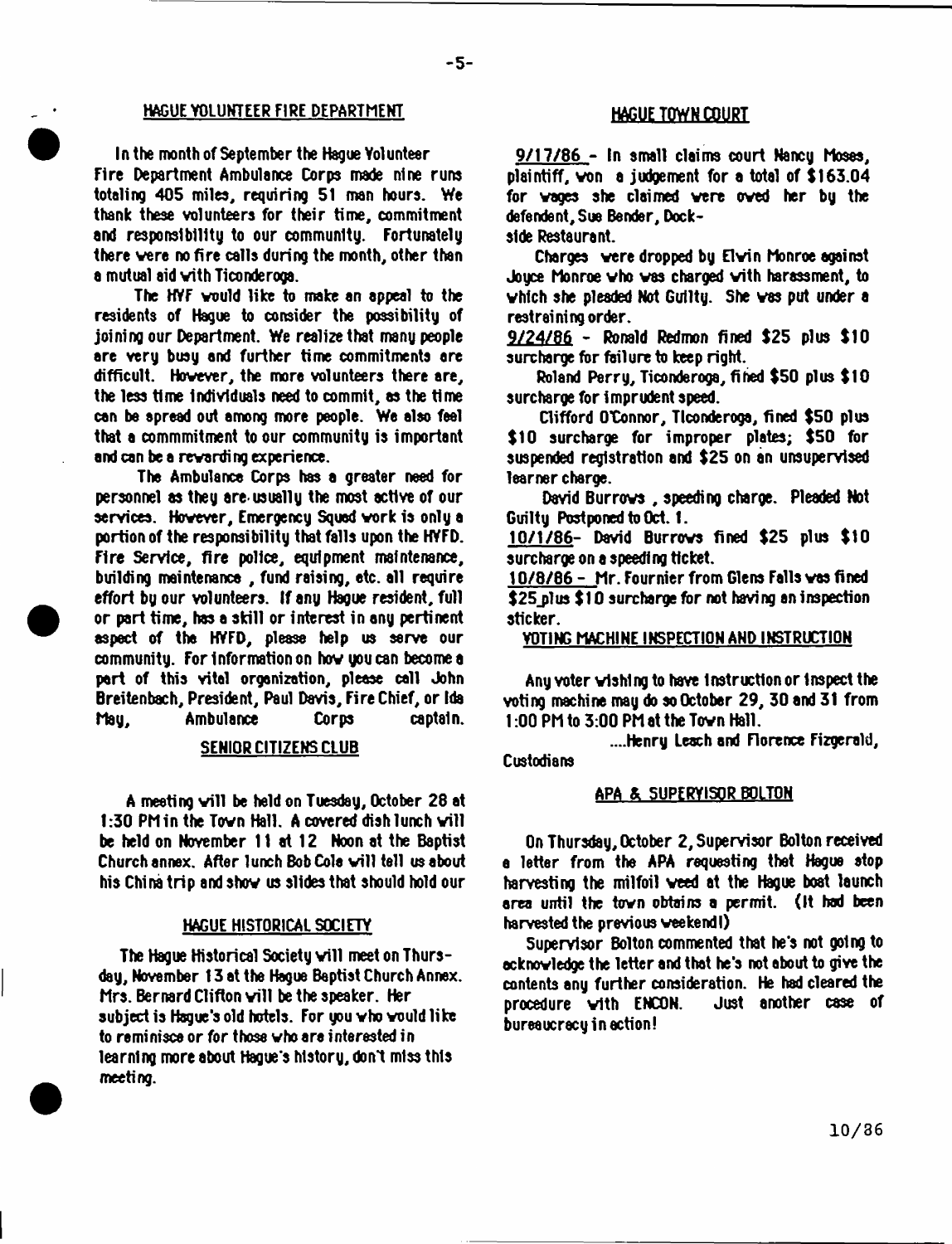#### **HAGUE HARVESTS MILFOIL**

A picture in the Post Star ahovn belov, (and this euewitness) showed David Martucci, Hague, as he pulled the 'malevolent milfoil" from Hague boat launch site. The operation vas sponsored by the Silver Bay Dive Shop vith the support of Hague Supervisor Richard Bolton. The divers, including Mark Martucci and others, vere diving as volunteers.

GRANT FOR WAR ON MILFOIL: \$25.000 state grant for expenses in fighting milfoil is ready for release. A resolution to accept the money vas approved by the Finance committee of the Board of Supervisors of Warren County.... MB



# MILFOIL CURE

In the September 21 Issue of the Albany Times Union Barney Fowler came up with a great solution to the milfoil problem. A reader offered this suggestion: "Erect 'No picking milfoil' signs around the lake, end threaten pickers vith a jail sentence if caught. The way a lot of people think these days, the signs vould offer a challenge, and the veed vould disappear in no time.

"If that doesn't vork,' says my reader, vho quite obviously vould like anonymity, 'spread the rumor the veed is better than pot. And if that doesn't vork, drain the lake."

'Meanwhile, the veed has had an excellent chance to root itself firmly in the lake."

On a more serious note - ve have received a copy of a letter written by one of our readers, Mr. Charles McD. Puckette, to Governor Cuomo referring to his lack of interest in the preservation of Lake George. Mr. Puckette refers to The Hague Chronicle's article in August vhich reported that the Task Force for the Future of Lake George had been told on November 14,1965 by Dr.

Charles Boylan of the RPI Freshwater Institute that Eurasian Milfoil had been found in Lake George. The article also pointed out that 'containment booms and plastic mats (paid for by NYS taxpayers) have had little or no effect on curtailing the spread of Milfoil."

Mr. Puckette continues: "I vould be remiss if I failed to point out that this statement is at odds vith official statements from members of your administration. It vas shown to be true, hovever, vhen The Lake George Association spent its ovn money to bring in an out-of-state expert vho took underwater pictures of the Milfoil covered by the mate to provo their ineffectiveness. (This dive took place shortly after official reasssurance had been<br>given to the contrary.) Additional Lake George given to the contrary.) Association funds will be spent to bring in expert witnesses In an effort to convince the 'Department of Evading Controversy" and the Bureau of Pesticides that SONAR should be permitted in the waters of Lake George under a regimented treatment program. All of this in a period of time vhen the money spent by both sides could best be spent in concert fighting the invasion.

' I am at a loss to understand why the adversarial relationship exists between your administration and individual tax payers vho ere concerned about the future of Lake George. I vould like to know vhat, if any, research has been done on SONAR and Eurasian Milfoil by NYS agencies, end the reason why NYS continues to effectively stonewall the SONAR issue. If no research has been conducted on these matters, I vould like to know why. If conclusions have been reached, I vould like to know the basis for them. If they are based on scientific fact vith supportive reference material, I vould like to know vhat the research references are. In other words, vhat are the focts of the case end why hes it not been documented In the public domain? Your Bureau of Pesticides recommended denial of a public petition to use SONAR during a hearing on May 29th because it had not finished Its research. It 1s now four months leter and Milfoil has had another summer to grow end spread over the entire lake. As I stated in my May 19th letter to you, now Is the time for leadership not after the election. You are either for, or against, the preservation of Lake George as we know it today. To remain quiet and hope that the problem will go away is wishful thinking, and will only condemn the  $\,$ lake to a spiraling decline that will take a "clean" voters bond\* act to reverse. Why should our children pay for vhat your administration is failing to do stop the Milfoil Invasion!! \*

 $\ddot{\cdot}$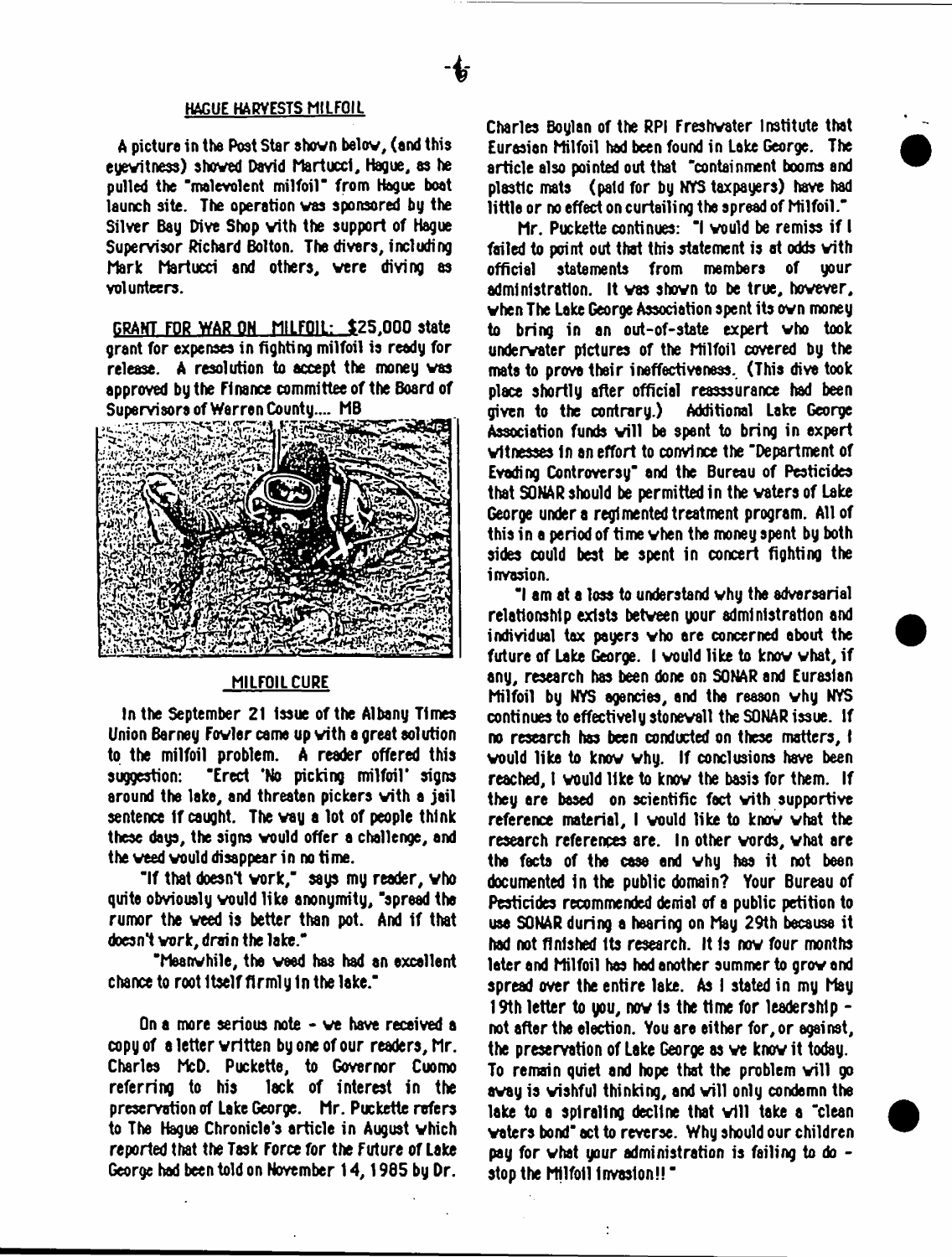### **SOUNDINGS**

- BORN A girl, Jamie Lyn, to Scott and Vicky Levis on December 2, 1985 in Rochester, NY. Grandparents are Joy and Don Levis and great-grandparents are Florence and Harold Gelhaar, formerly of Sabbath Day Point.
- BORN A boy, Christopher William Faber, to Jeffrey and Kim Faber, nov of Caneel Bay, U.S. Yirgin Islands, on August 31, 1986. Grandparents sre Sally and Bill Faber of Chappaqua, NY and great grandparents are Florence and Harold Gel hoar, Glens Falls, formerly of Sabbath Day Point.
- BORN A girl, KeitlynAnn, to Margie (Grevelle) and Ron Pote on September 10 at the Vermont Medical Center. Proud grandmother is Evelyn Gravelle, Indian Kettles.
- MARRIED Lisa Leonard, daughter of Mrs. Richard Leonard, Friends Point, to Richard Timm, Cornvall, NY on September 20 In the Church of the Blessed Sacrament in Hague.
- MARRIED Sandra Smith, daughter of Mr & Mrs George Smith, Indian Kettles, to Robert Cehovskl, on September 20 In Saratoga Springs
- MARRIED Barbara Jean Butcher, daughter of Mr & Mrs Ambery Butcher, Silver Bay, to Mark Tandholdt Berry, on September 27 in the Helen Hughes Memorial Chapel, Silver Bay.
- MARRIED Lisa Swan, Port Henry, to Daniel Olcott, son of Mr & Mrs Jeffrey Jordon, Hague at St. Patrick's Church in Port Henry on October 4.
- MARRIED Tim Darrin, son of Mrs. David Darrin, Hague, to Debbie Stoehr on September 21 in Napa Yalley, CA. Tim is a hot air balloonist and treated his guests to balloon rides the day before the veddlng.
- DIED Rose Shattuck, formerly of Hague and Glens Falls, on August 6 In Mountain Ylev,CA. She vas the vidov of Glenn Shattuck and is survived by a son and a daughter.
- DIED Laurence (Laurie) Dennett, 59, a former summer resident of Hague, on September 7 In Crystal Lake, 1L. Surviving are his vife and four children and his sister Audrey O'Brien of Hague.
- DIED Kenneth Porter, 28, former resident of Hague, in Albany on September 23. His mother, Mrs. Anna Porter and brother Walter, both of Hague are among the survivors.
- DIED William F. Daly, 71, of Hague and Murray Hill, NJ, on September 24in Moses Ludington Nursing Home. Surviving are his vife, Georgia, and stepdaughter, Nancy DeLerm Fogvell, Hague, four grandchildren and three great-grandchildren.
- MR & MRS. KENNETH ENGLER, Forest Bay, will celebrate their Golden Wedding Anniversary on November 6. Our best wishes to the happy couple.
- SGT. JULIE FRASIER, daughter of Mr & Mrs Mitchell Frasier, Hague, Is a Telecommunications Information Operations Specialist stationed vith the 5th Mobility Communications Information Squadron Group at Robins AFB, Georgia. She is presently on temporary duty for Tech School at Keesler AFB In Mississippi

#### ATTENTION SENIOR CITIZENS

Beginning July 1986 the National Eye Care Project vas launched in NY State.

This program will provide the services of an eye physician (ophthalmologist) for persons 65 year of age or older vho have no such personal physician, There will be no out of pocket expense to the patient. If the patient has Medicare or other health insurance, this will pay the entire cost of physician services. Otherwise the services will be free.

In order to receive this care, an eligible person may call a toll free number 1-800-222-EYES to obtain a referral to a particular physician. Once referred, vhen making an appointment, patients should identify themselves as a referral from the National Eye Care Project.

### it\* \* \* \* \* \* \* \* \* \* \* \* \* \* \* \* \* \*

When you try to make an impression, the chances are that is the impression you will make. Anon